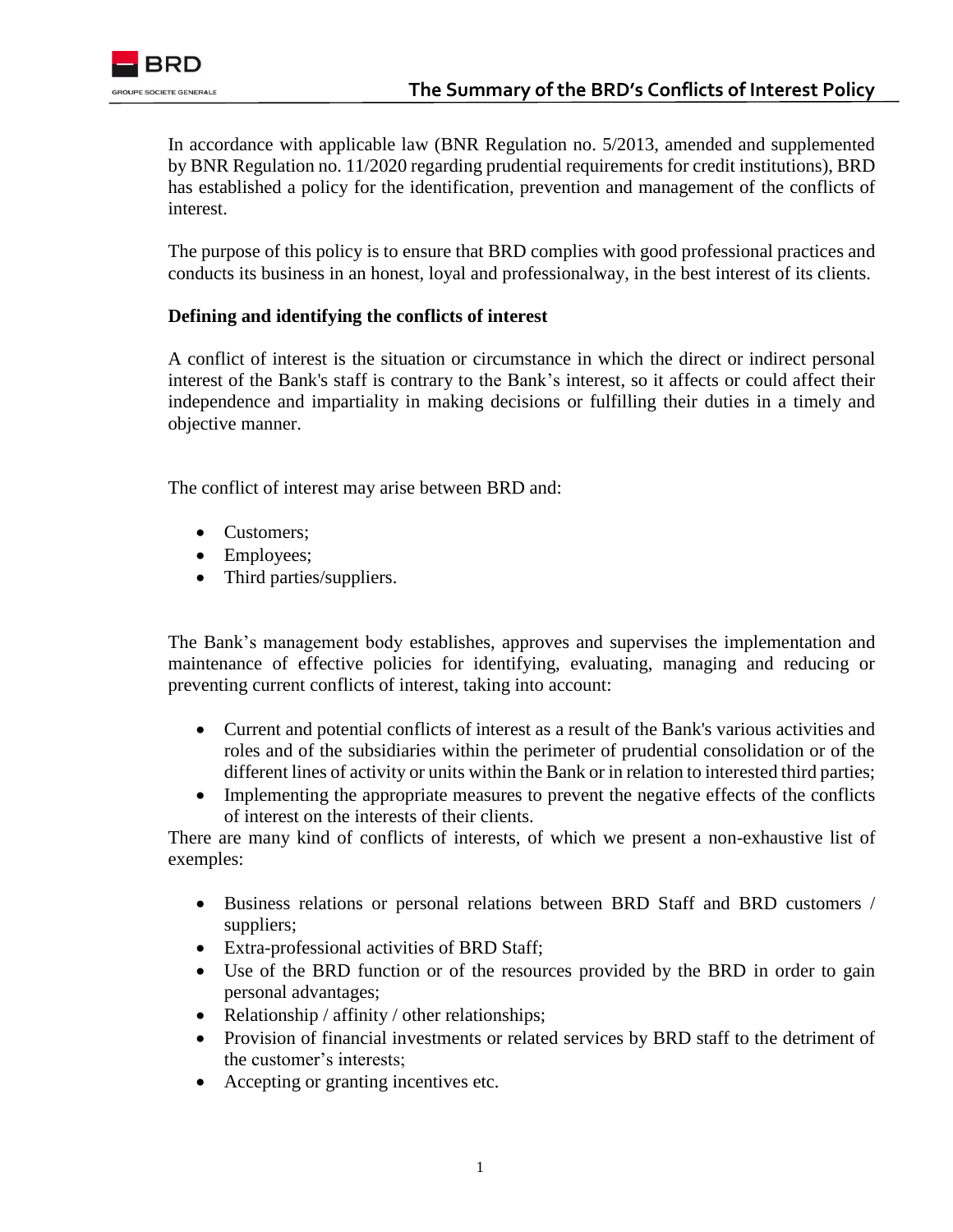

## **Prevention and management of Conflicts of interest**

In order to prevent the conflict of interests risk and to strengthen the confidence of its clients, the conflicts of interest policy consists of procedures and controls aiming to:

- Identify situations where a conflict of interests may arise during the Bank's activities (criteria, examples, mapping, registers etc.) ;
- prevent conflicts of interests, including where necessary, the refusal to carry out an activity, operation or mandate, among others, by:
	- Implementing "Need to know" principle, the information barriers ("Chinesse Walls") between the various areas of activity, as well as the management of confidential and privileged information framework;
	- Implementing an adequate remuneration policy that, among other things, expressly prohibits granting of salary benefits based on the performance / success of specific transactions / operations;
	- Implementing adequate rules about fees, commissions and non-monetary benefits, in accordance with the incentive regulations ("Inducements");
	- Implementing adequate workflows and compliant administrative and organizational arrangements , in connection with the Bank's participation in the process of establishing the benchmarks, ensuring the execution in the best conditions ("Best execution") of the clients' trading instructions, as well as ensuring investment research independence;
	- Implementing a normative framework regarding the acceptance or receipt of gifts and participation in certain events;
	- Implementing norms of conduct regarding the activities carried out by the Bank's staff outside the specific service attributions
- Carry out the commercial activities of the Bank in a way that ensures the observance of the Bank's clients' interest and the strict confidentiality of the information in all the Bank's activities, which could generate conflicts of interests.

## **The Bank's staff awareness and Compliance Department**

BRD staff must perform their duties with responsibility, competence, efficiency, fairness and conscientiousness. In the relationship with customers, shareholders, suppliers and partners, BRD staff must always act professionally and always keep the limits of a formal collaboration, respecting the rigor imposed by the quality of bank clerk.

The staff must maintain the professional knowledge at the level required by the activity carried out, properly capitalize on the information and professional training resources provided by the Bank and continuously improve this knowledge. The staff is constantly reminded about the applicable rules and procedures during training sessions regardingthe conflict of interests.